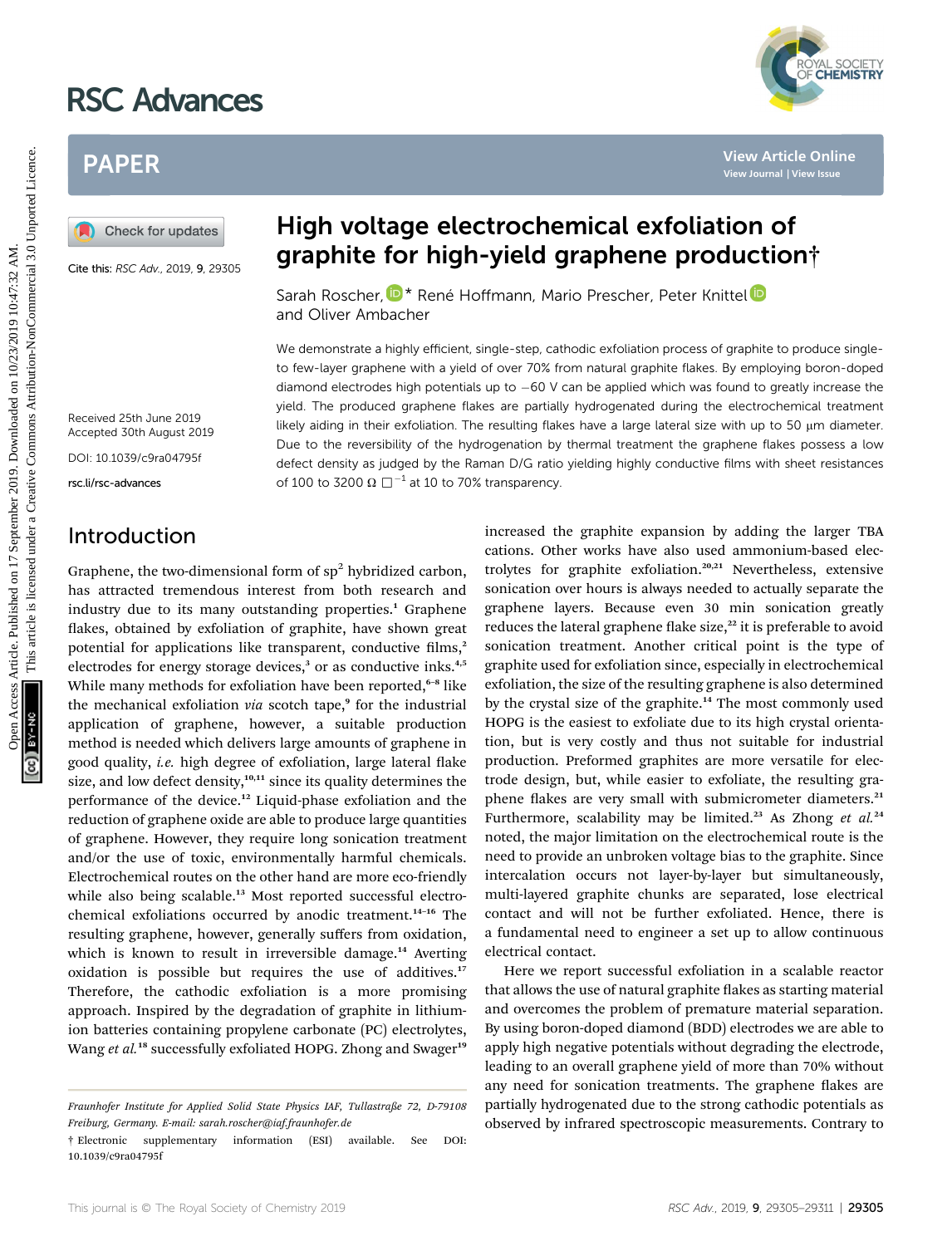oxidation, hydrogenation is reversible upon thermal annealing resulting in graphene flakes with a low defect-density.

### Results and discussion

#### Electrochemical set up

As shown in Fig. 1 natural graphite flakes were placed into a one-pot type reactor and pressed onto a BDD electrode with a porous membrane that allows diffusion of the electrolyte from and to the graphite flakes. This membrane was designed to enable movement during the electrochemical procedure to compensate for the volume expansion of the graphite. We found that if this movement was hindered, also the full exfoliation of the graphite was hampered. With this design natural graphite flakes can be used as starting material instead of uneconomical HOPG or graphite foils and rods that possess a far smaller lateral crystal structure.<sup>21</sup> Employing BDD as electrodes allows the application of high potentials up to  $-60$  V. As far as we

10  $\pmb{0}$  $\dot{o}$  $\overline{5}$  $10$  $15$ 20 Time (h) c) Graphite negative potentia **TBA** Ĥ Gas

Fig. 1 (a) Schematic of the reactor used to exfoliate natural graphite flakes. (b) Current response during the exfoliation at  $-60$  V applied across the reactor, i.e. between the two diamond electrodes. (c) Schematic of the exfoliation process.

know, graphite exfoliation under such high potentials has never been investigated before. In so far published reports, Pt is commonly used as electrode. However, Pt is not completely resistant and dissolves, especially under anodic conditions.<sup>25</sup> This may lead to impurities in the graphene flakes and makes the expensive electrode a wearing part. BDD on the other hand is known for its exceptional stability even when applying high potentials,<sup>26</sup> is readily available at large scale through,  $e.g.,$ chemical vapour deposition,<sup>27</sup> and is easily reconditioned. Tetrabutylammonium hexafluorophosphate (TBA  $PF_6$ ) solved in PC was used as electrolyte. PC has a surface tension of 40 mJ  $m^{-2}$ (ref. 28) which is close to that of graphite (around 55 mJ  $m^{-2}$ (ref. 29)) and thus ideal to solvate the exfoliated graphene layers and hinder reaggregation.<sup>14</sup> Furthermore, PC presents a more environmentally-friendly alternative to commonly used nonaqueous solvents like DMF or NMP. It was also shown that PC does not form a solid electrolyte interphase layer, which would protect the graphite layers from exfoliation.<sup>30</sup>–<sup>32</sup> BSC Advances<br>
Condition, hydrogenation is reversible upon thermal amending horos graphite edicition and relation and properties are the creative of the creative of the commons are the entropy in the commons are the entrop

The graphite was exfoliated by applying a constant potential of  $-60$  V across the cell for 24 h.

Exfoliation of the graphite is assumed to occur due to two main processes as depicted schematically in Fig. 1c. First the  $TBA<sup>+</sup>$  from the electrolyte intercalates between the graphite layers. TBA as cation was chosen, since it has been demonstrated to intercalate graphite and form graphite intercalation compounds (GICs).<sup>31,33</sup> Cyclic voltammetry (CV) was carried out to confirm the intercalation (see ESI Fig. S9†). Advantageously to Li, TBA is sterically larger thus leading to an increased expansion of the graphite layers. Due to this, co-intercalation of the PC becomes possible.<sup>18,31</sup> Once intercalated the PC decomposes due to the applied high negative potential forming propene and carbonate gas.<sup>34,35</sup> The corresponding CV is also depicted in the ESI.† The graphite expansion and partial exfoliation due to this solvent co-intercalation and subsequent decomposition has been studied before.<sup>21,31,36</sup> This observed gas evolution can cause a tremendous pressure that overcomes the van der Waals attraction between the graphite layers and forces exfoliation of the sheets.<sup>37</sup>

We found that increasing the applied voltage from  $-30$  V to 60 V we could increase the graphene yield dramatically from 10% to over 70% (plot shown in ESI Fig. S7†). We assume that higher potentials lead to accelerated reaction rates and more violent gas evolution facilitating the separation. In the commonly reported set ups with single bulk graphite electrodes this leads to premature separation of chunks that then loose electrical contact and are not further exfoliated.<sup>38</sup> Whereas in our design those chunks remain in contact and can be further exfoliated. At the lower potential of  $-30$  V we observed mostly GIC formation without full exfoliation indicating that the vigorous gas evolution by electrolyte decomposition may play a crucial role in exfoliation. Another factor may be the onset of graphene hydrogenation, which will be discussed below.

The current response at an applied voltage of  $-60$  V is shown in Fig. 1b. In the first stages the recorded current drastically increases reaching a steady state after approximately 1 h. This increase is associated with capacitive charging and the intercalation process of the TBA ions. The intercalation results in an

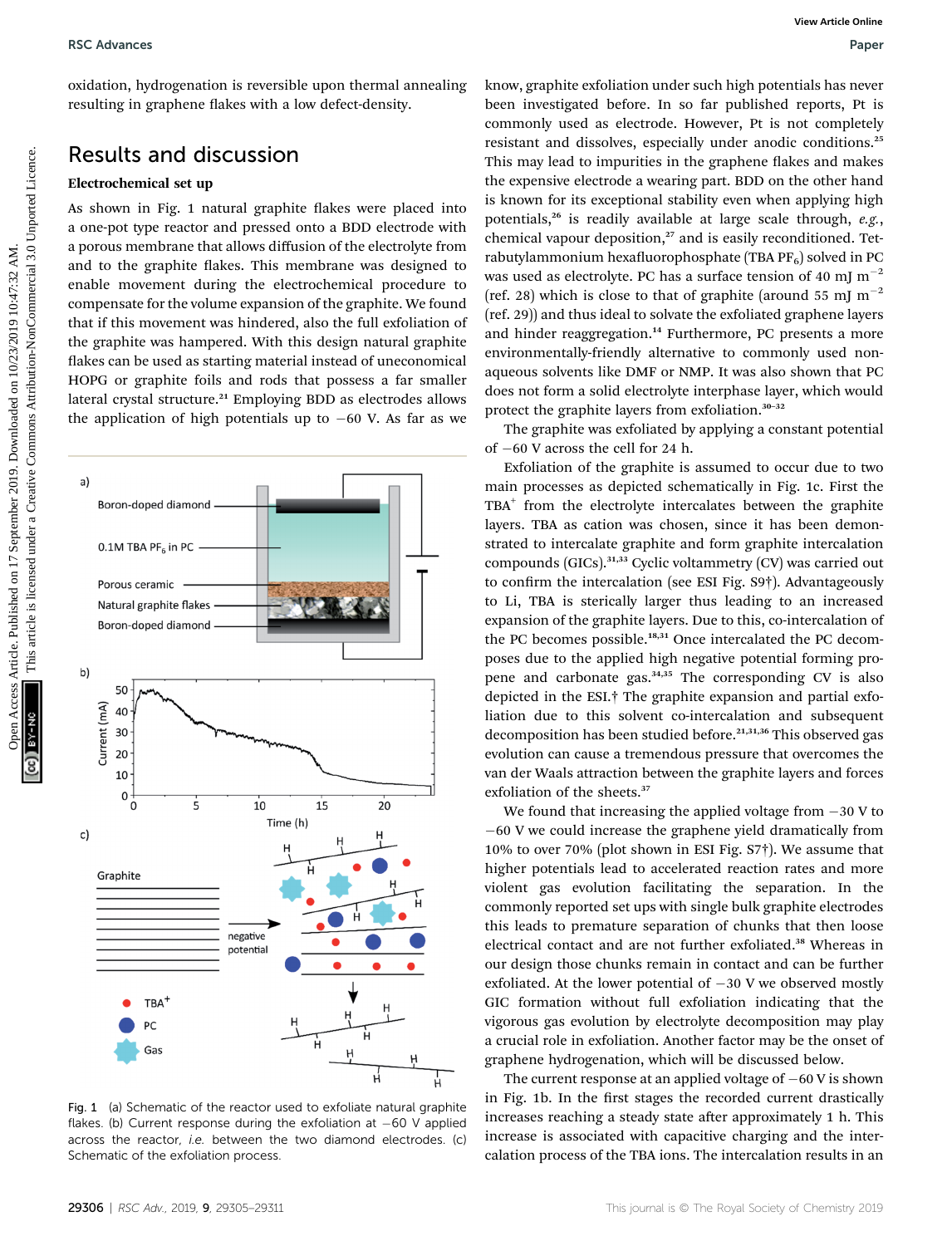increase of the cathode surface area, i.e. the graphite on BDD, which in turn leads to self-enhancing of both processes due to more easily accessible surface area and the dependence of current on electrode area.<sup>39</sup> Additionally the decomposition of PC will lead to a background current depending on the available electrode area and the cell potential  $(i.e.$  the applied potential compensated for the IR-drop). Eventually the current decreases due to an increasing resistance of the cathode caused by the continuously occurring hydrogenation and separation of graphene flakes as well as the likely presence of trapped gas.

#### Characterisation of the produced graphene flakes

The resulting graphene flakes were first characterised via Raman spectroscopy. The representative spectra before and after the electrochemical treatment are shown in Fig. 2. The starting material graphite shows three significant peaks.<sup>40</sup> The G band around 1590  $cm^{-1}$  arises due to in-plane vibrations of  $sp<sup>2</sup>$  hybridized carbon atoms and is a doubly degenerate phonon mode at the Brillouin zone centre. The D band around 1350  $\text{cm}^{-1}$  originates from the breathing modes of the six-atom rings of the graphene lattice and requires a defect for its activation. The D/G band ratio is, therefore, a qualitative indicator for the material's defect density. $41$  The graphite flakes show a very small D band indicating a low defect density in the starting material. The 2D band at around 2680  $cm^{-1}$  arises due to a two phonon intervalley double resonance scattering near the boundary of the Brillouin zone and is closely linked to the electronic band structure.<sup>40</sup> This band becomes asymmetric for more than 10 layers as is the case for the graphite flakes. After the electrochemical process the D band strongly increases indicating the introduction of a large number of  $sp<sup>3</sup>$  defects by our method. This also causes the 2D band to broaden and flatten. In addition a new peak emerges at around 2900  $cm^{-1}$ (shown in ESI†), which is the combination of D + D′. We propose that this transformation is caused by a hydrogenation of the graphene lattice during the electrochemical reduction under Paper Work interests of the culture article. (a: downloade on 100). The space of interests are not interest are not interest are not interest are not interest are not interest are not interest are not interest are not int



Fig. 2 Raman spectra of the graphite flakes (black line), the material after electrochemical exfoliation (blue) and after subsequent thermal treatment above 600 °C (red).

the applied high cathodic potential. Hydrogenated graphene produced by Birch reduction of graphite<sup>42</sup> as well as by plasma treatment hydrogenated graphene<sup>43,44</sup> show remarkably similar spectra. As possible source for the hydrogen we propose the used TBA ion. It was shown that it can act as proton donor in aprotic solvents like PC<sup>45</sup> and the hydrogenation of graphene by electrochemical reduction with ammonium ion containing electrolytes was previously demonstrated.<sup>46,47</sup>

To confirm the presence of hydrogen IR spectroscopy was carried out (Fig. 3). Neither C-O (around 1050  $\text{cm}^{-1}$ ) nor C=O  $(1700-1750 \text{ cm}^{-1})$  vibrational bands are visible proving that the defects are not induced by oxidation. Instead, distinctive peaks in the range of 2800 to 2900  $cm^{-1}$  are visible which indicates the formation of C–H bonds. Similar features have also been reported by other hydrogenated graphenes.<sup>42,47</sup>

The expansion and exfoliation of the graphite has been further investigated by X-ray diffraction (XRD). Graphite shows two prominent reflections (Fig. 4). One is at  $2\theta = 26.3^{\circ}$  corresponding to the (002) crystal planes of graphite with an interlayer distance of 3.35 Å and one at  $54.4^\circ$  corresponding to the  $(004)$  crystal planes. After electrochemical exfoliation those reflections almost disappear. This indicates the loss of stacking order along the c-axis and confirms successful expansion of the majority of graphite. Instead, a broad peak appears at around 19.2° corresponding to an inter-layer distance of the graphene layers of around 4.6  $\AA$ . This is in accordance with the calculated<sup>48</sup> and experimentally found<sup>42</sup> inter-layer distance of hydrogenated graphene.

Hydrogenation of the graphene as cause for the observed induced defects as indicated by the Raman D peak is further supported by the fact that the D peak decreases upon thermal annealing (Fig. 2), since it is known that hydrogenation is reversible by annealing.<sup>43,44</sup> After annealing at over 600  $^{\circ}$ C the Raman D peak is significantly reduced and a low D/G ratio can



Fig. 3 FTIR spectrum of the graphene flakes. The silicon substrate signal was used for baseline correction giving rise to the peaks in the range below  $1700 \text{ cm}^{-1}$ . The uncorrected spectra for both substrate and the graphene sample are shown in the ESI.† The shaded areas mark the presence of C–H vibrations and the absence of C–O bands.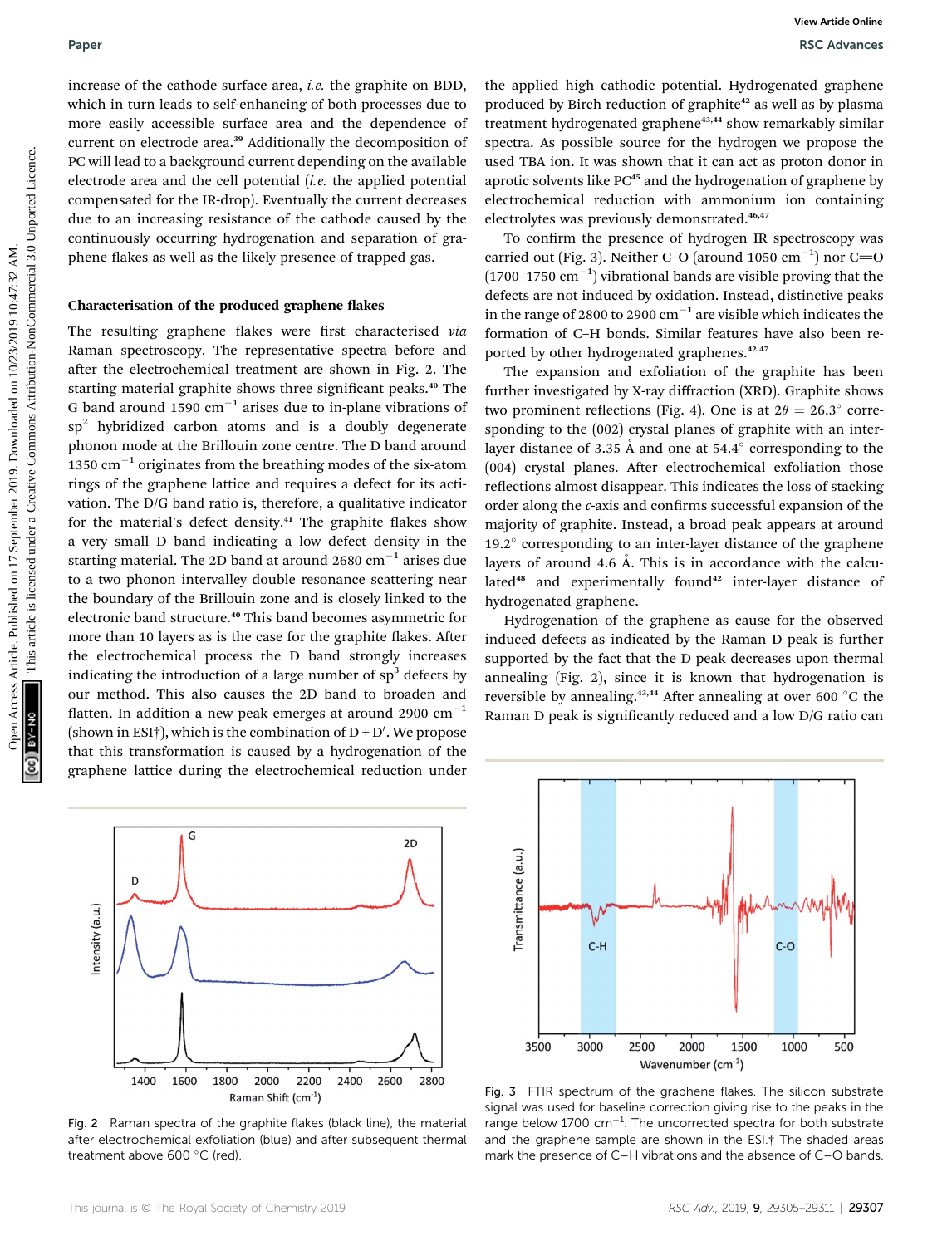be achieved. Statistical analysis of the annealed material reveals an average D/G ratio of around 0.15 with the majority being below 0.2. The histogram is depicted in the ESI.† The remaining defects may be caused by stress due to deformation during hydrogenation and intercalation or slight damage caused by the evolving gas during the electrochemical reduction of the electrolyte. Nevertheless, the  $D/G$  ratio afterwards is only slightly higher than that of the starting material (which has an average

of 0.1), which means that our method induces only few defects. A Raman mapping of graphene flakes and the D/G ratio before and after annealing is shown in the ESI Fig. S8.<sup>†</sup>

Fig. 6 Distribution of the graphene flakes' area of more than 600

The thickness of the exfoliated flakes was investigated by atomic force microscopy (AFM) as depicted in Fig. 5. The flakes show heights from around 0.8 nm to 2.5 nm. Taking the presence of a hydration layer between the  $SiO<sub>2</sub>$  substrate and graphene with a thickness around 1 nm (ref. 9) into account, the flakes with thicknesses around 0.8 nm can be identified as

> Height (nm)  $5.5$

 $f)$ 

 $10 \text{ nm}$ 

 $5.0$ 

 $4.5$ 

ò

 $\dot{2}$ 

 $\dot{4}$ 

Distance (µm)

Ġ



 $d)$ 

7<sub>nm</sub>

flakes.

 $b)$ 



Fig. 4 XRD pattern of the graphite flakes before (black) and after (red) electrochemical exfoliation.

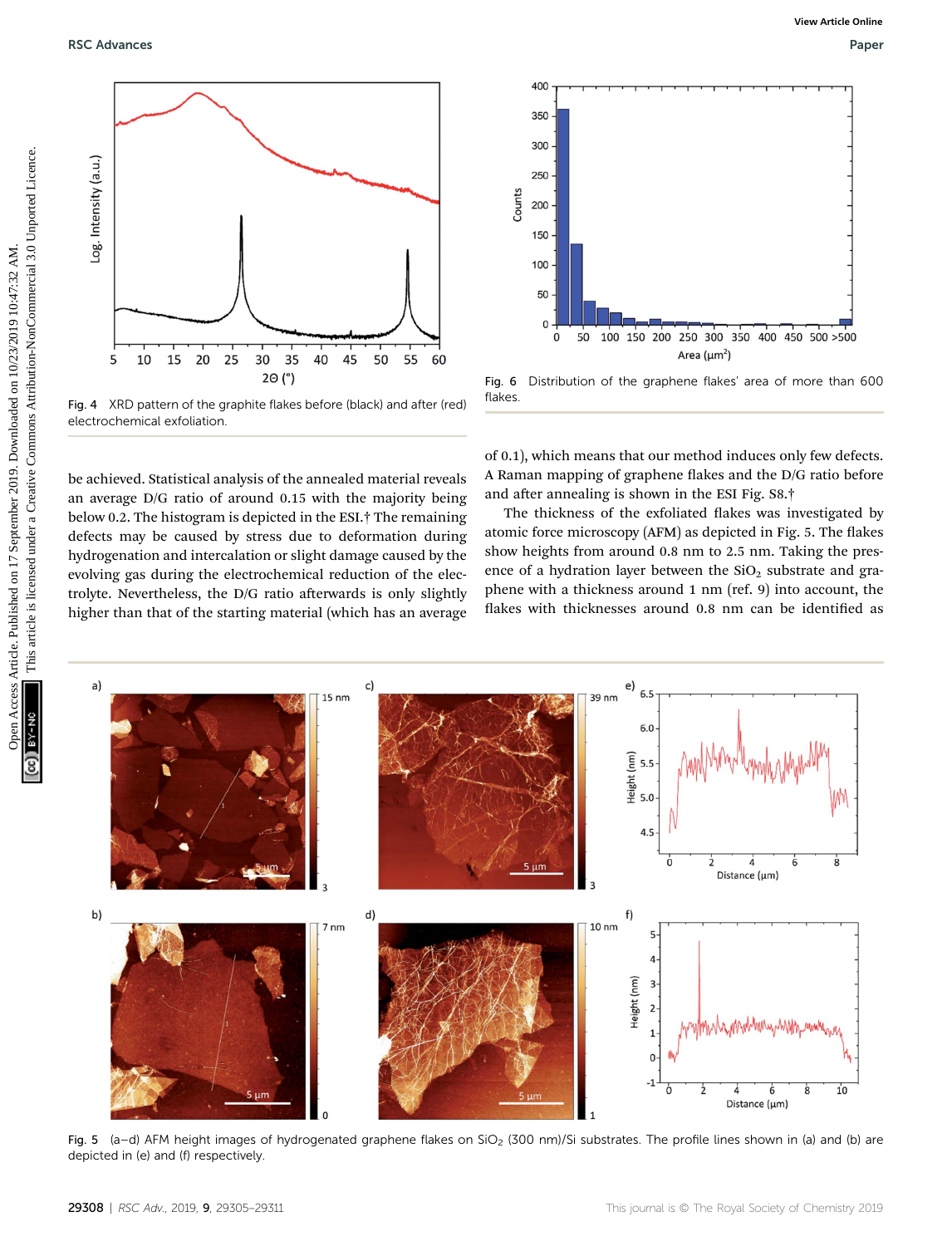

Fig. 7 Sheet resistances of the produced  $2 \times 2$  cm<sup>2</sup> graphene films in relation to the transparency at 550 nm.

single-layer graphene. $49$  We found that they also show a flat morphology and thus likely better adherence to the substrate. Considering the inter-layer distance of hydrogenated graphene of 0.46 nm a height of 2.5 nm likely corresponds to four-layer graphene. Oftentimes though, the flakes are wrinkled, likely due to stress induced by hydrogenation, as can be seen in Fig. 5c and d. The wrinkled morphology is more pronounced in multilayer graphene flakes. This makes accurate determination of the layer number difficult. Furthermore, the flakes tend to agglomerate.

Therefore, to get a statistically more relevant information of the whole material, we analysed the shape of the Raman 2D band as described elsewhere<sup>50</sup> since this method is independent of agglomeration and sample preparation. The Raman 2D band shows a clear distinction between graphene (few-layer graphene) and graphite in its symmetry or asymmetry, respectively, and can be used to discern the two. From this evaluation of over 800 spectra we find that over 70% of the investigated material consists of few-layer graphene. Having extracted the whole material after electrochemical treatment, we can draw conclusions to the yield of our process. Therefore, we determine the exfoliation efficiency of our method to yield more than 70% graphene. Since the hydrogenation affects the shape of the 2D band,<sup>42</sup> we determined the yield after annealing. Thermal annealing may assist in further exfoliation of flakes where intercalation and/or hydrogenation was insufficient to lead to full exfoliation, but it may also lead to re-graphitization of the flakes and thus influence the measured yield in either direction.<sup>51</sup> Observations of flakes before and after annealing indicate that sufficiently hydrogenated flakes with a D/G ratio above 0.5 show a symmetric 2D band after dehydrogenation. Assuming this to be the case the majority of times we also estimated the yield by a D/G ratio over 0.5 to be around 80%. This value approximately matches the yield after annealing.

Another important property of graphene flakes is the lateral size.<sup>10,11</sup> As is always the case for graphene obtained by graphite exfoliation, $52$  the material consists of flakes with various diameters. As visible in the AFM images the flakes show diameters from around 2  $\mu$ m to 15  $\mu$ m. An evaluation of more than 600 flakes from optical microscope images is shown in Fig. 6. The flakes' area follows an asymmetric distribution with an average

flake area of 55  $\mu$ m<sup>2</sup>. Flake sizes up to 2000  $\mu$ m<sup>2</sup> can be observed, which corresponds to a diameter of about 50  $\mu$ m.

Finally, the electrical conductivity of the prepared graphene flakes was investigated. For this transparent films were prepared by Langmuir–Blodgett technique onto  $2 \times 2$  cm<sup>2</sup> quartz glass substrates and annealed at over 600 $\degree$ C to remove the graphene flakes' hydrogenation. The electrical resistance was measured by the van der Pauw method. The sheet resistance of films with different transparencies is plotted in Fig. 7. For films with around 70% transmittance at 550 nm the sheet resistance ranges from about 1.6k to 3.2k  $\Omega\ \Box^{-1}$ . The variation is caused by how well the flakes overlap in the film. With less transparent films the sheet resistance decreases, dropping to 550  $\Omega$   $\square$ <sup>-1</sup> at 48% transparency and as low as 105  $\Omega$   $\square$ <sup>-1</sup> at 10%. Paper Records Controller and the state of 17 september 2019. The composite is like the created of the composite in the component intervention of the case of the commons are commons are commons are commons are commons are

## **Conclusions**

We introduced an electrochemical one-pot reactor that enables the use of natural graphite flakes and their exfoliation under high cathodic potentials by employing BDD electrodes. With that the production of graphene flakes with an efficiency of over 70% could be achieved. During this process we found a hydrogenation of the graphene flakes to occur, which may aid in the exfoliation of graphite. The resulting graphene flakes are of high quality, consisting of predominantly few-layer graphene, possessing large flake areas with on average 55  $\mu$ m<sup>2</sup> and up to 2000  $\mu$ m<sup>2</sup>, and a low defect density due to the reversibility of the occurring hydrogenation. Transparent films could be prepared with sheet resistances from 100 to 3200  $\Omega$   $\square$   $^{-1}.$ 

## Experimental

#### Materials and electrochemical set up

The natural graphite flakes (Schunk Hoffmann Carbon Technologies AG, Austria) were exfoliated in a two-electrode electrochemical reactor. The graphite flakes were pressed onto the cathode with a permeable ceramic. For both cathode and anode boron-doped diamond (BDD) was used. For the cathode, prime grade  $4''$  silicon wafers with a resistivity in the range of 0.01–  $0.02$   $\Omega$  cm (p-type, Si-Mat, Germany) were overgrown with BDD. Prior to growth, nanodiamond seeding was carried out using 4 nm hydrogen-terminated nanodiamonds (G01 grade, Plasmachem GmbH, Germany) following a procedure described elsewhere.<sup>53</sup> Diamond growth was carried out in an ellipsoidal MPCVD reactor using purified gases (hydrogen, methane, and trimethylborane).<sup>54</sup> The following growth conditions were used: 9 kW microwave power, 750  $\degree$ C substrate temperature, 50 mbar pressure, a methane concentration of 2% in  $H_2$ , and a B/C ratio of 2000 ppm. After 30 h process duration, an approximately 5 µm thick BDD film was obtained with a dopant concentration of more than  $10^{21}$  B/cm<sup>3</sup> (determined by secondary ion mass spectrometry). As anode, a polycrystalline diamond wafer was overgrown with BDD on both sides using the same conditions. The electrolyte was prepared by solving 0.1 M tetrabutylammonium hexafluorophosphate (Sigma Aldrich) in propylene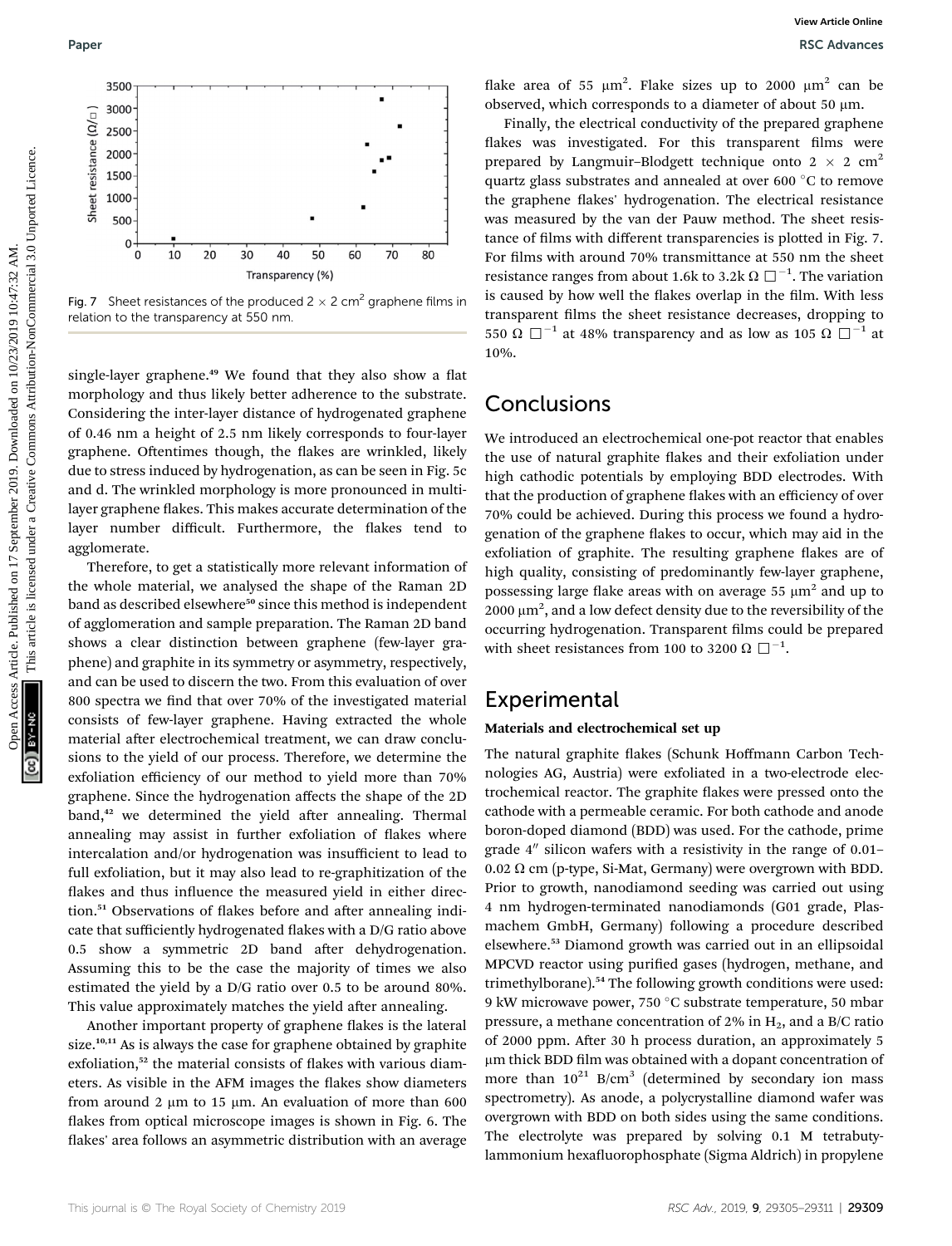carbonate (anhydrous, Sigma Aldrich). The voltage was applied via a Keithley 2614B.

#### Sample preparation

Graphene flake dispersions were achieved by washing of the flakes with acetone and isopropanol over filter paper and then dispersed in isopropanol by brief sonication in an ultrasonic bath (Bandelin Sonorex, 35 kHz). Then the flakes were dipcoated onto silicon substrates with a 300 nm oxide layer for Raman spectroscopy, AFM and optical microscope characterisation, and onto silicon for FTIR analysis. For XRD analysis the material was collected after washing and pasted onto a zerobackground silicon holder. The transparent films were obtained by Langmuir–Blodgett technique where the graphene flakes assembled on a water surface, were transferred onto quartz glass substrate and subsequently annealed for dehydrogenation. The dehydrogenation was carried out by annealing at over 600 °C under vacuum in a tube furnace. BSC Advances<br>
Subsection Sigma Addrids), the voltage was applied  $\frac{6}{5}$  Lemachigan Creative Commons, 2019. C. Du U, Vu, C. Yu and<br>
the Real Real Real Reportents were achieved by washing of the  $\frac{1}{12}$  R. This articl

#### Characterisation techniques

Atomic force microscopy (AFM) measurements were performed under ambient conditions using a NanoWizard 3 System (Nano-Wizard 3, JPK Instruments) in tapping mode with a PPP-NCHR AFM probe. Raman spectra were obtained with an InVia Raman microscope with a 532 nm excitation laser, 1800 mm<sup> $-1$ </sup> grating and a spatial resolution of 1 mm from Renishaw, Gloucestershire, UK. Fourier-transform infrared spectroscopy (FTIR) was performed at room temperature with a Bruker Invenio R spectrometer. X-ray diffraction (XRD) measurements were carried out on a Panalytical Empyrean 2 diffractometer with a Ge 220 monochromator, CuK $\alpha_1$  radiation ( $\lambda = 0.154056$  nm) and a programmable antiscatter slit.

# Conflicts of interest

There are no conflicts to declare.

# Acknowledgements

The authors wish to thank Klaus Schwarz for the FTIR measurements.

# References

- 1 K. S. Novoselov, V. I. Fal'ko, L. Colombo, P. R. Gellert, M. G. Schwab and K. Kim, Nature, 2012, 490, 192–200.
- 2 F. Bonaccorso, Z. Sun, T. Hasan and A. C. Ferrari, Nat. Photonics, 2010, 4, 611–622.
- 3 Q. Ke and J. Wang, J. Materiomics, 2016, 2, 37–54.
- 4 F. Torrisi, T. Hasan, W. Wu, Z. Sun, A. Lombardo, T. S. Kulmala, G.-W. Hsieh, S. Jung, F. Bonaccorso, P. J. Paul, D. Chu and A. C. Ferrari, ACS Nano, 2012, 6, 2992–3006.
- 5 S. Qiang, T. Carey, A. Arbab, W. Song, C. Wang and F. Torrisi, Nanoscale, 2019, 11, 9912–9919.
- 6 J. Zheng, C.-a. Di, H. Liu, Y. Guo, C. Du, T. Wu, G. Yu and D. Zhu, Chem. Commun., 2010, 46, 5728–5730.
- 7 C.-J. Shih, A. Vijayaraghavan, R. Krishnan, R. Sharma, J.-H. Han, M.-H. Ham, Z. Jin, S. Lin, G. L. C. Paulus, N. F. Reuel, Q. H. Wang, D. Blankschtein and M. S. Strano, Nat. Nanotechnol., 2011, 6, 439–445.
- 8 J.-M. Li and J. Fang, J. Mater. Chem. C, 2017, 5, 9545–9551.
- 9 K. S. Novoselov, A. K. Geim, S. V. Morozov, D. Jiang, Y. Zhang, S. V. Dubonos, I. V. Grigorieva and A. A. Firsov, Science, 2004, 306, 666–669.
- 10 A. P. Kauling, A. T. Seefeldt, D. P. Pisoni, R. C. Pradeep, R. Bentini, R. V. B. Oliveira, K. S. Novoselov and A. H. Castro Neto, Adv. Mater., 2018, 30, 1803784.
- 11 A. Kovtun, E. Treossi, N. Mirotta, A. Scidà, A. Liscio, M. Christian, F. Valorosi, A. Boschi, R. J. Young, C. Galiotis, I. A. Kinloch, V. Morandi and V. Palermo, 2D Mater., 2019, 6, 25006.
- 12 R. Raccichini, A. Varzi, S. Passerini and B. Scrosati, Nat. Mater., 2015, 14, 271–279.
- 13 S. Yang, M. R. Lohe, K. Müllen and X. Feng, Adv. Mater., 2016, 28, 6213–6221.
- 14 A. M. Abdelkader, A. J. Cooper, R. A. W. Dryfe and I. A. Kinloch, Nanoscale, 2015, 7, 6944–6956.
- 15 J. Cao, P. He, M. A. Mohammed, X. Zhao, R. J. Young, B. Derby, I. A. Kinloch and R. A. W. Dryfe, J. Am. Chem. Soc., 2017, 139, 17446–17456.
- 16 K. Parvez, Z.-S. Wu, R. Li, X. Liu, R. Graf, X. Feng and K. Müllen, *J. Am. Chem. Soc.*, 2014, 136, 6083-6091.
- 17 S. Yang, S. Brüller, Z.-S. Wu, Z. Liu, K. Parvez, R. Dong, F. Richard, P. Samorì, X. Feng and K. Müllen, J. Am. Chem. Soc., 2015, 137, 13927–13932.
- 18 J. Wang, K. K. Manga, Q. Bao and K. P. Loh, J. Am. Chem. Soc., 2011, 133, 8888–8891.
- 19 Y. L. Zhong and T. M. Swager, J. Am. Chem. Soc., 2012, 134, 17896–17899.
- 20 Y. Yang, X. Ji, X. Yang, C. Wang, W. Song, Q. Chen and C. E. Banks, RSC Adv., 2013, 3, 16130.
- 21 A. J. Cooper, N. R. Wilson, I. A. Kinloch and R. A. Dryfe, Carbon, 2014, 66, 340–350.
- 22 A. Liscio, K. Kouroupis-Agalou, X. D. Betriu, A. Kovtun, E. Treossi, N. M. Pugno, G. de Luca, L. Giorgini and V. Palermo, 2D Mater., 2017, 4, 25017.
- 23 P. Yu, Z. Tian, S. E. Lowe, J. Song, Z. Ma, X. Wang, Z. J. Han, Q. Bao, G. P. Simon, D. Li and Y. L. Zhong, Chem. Mater., 2016, 28, 8429–8438.
- 24 Y. L. Zhong, Z. Tian, G. P. Simon and D. Li, Mater. Today, 2015, 18, 73–78.
- 25 P. Jovanovič, V. S. Selih, M. Sala and N. Hodnik, npj Mater. Degrad., 2018, 2, 1533.
- 26 R. Hoffmann, A. Kriele, H. Obloh, J. Hees, M. Wolfer, W. Smirnov, N. Yang and C. E. Nebel, Appl. Phys. Lett., 2010, 97, 52103.
- 27 K. Nishimura, K. Das and J. T. Glass, J. Appl. Phys., 1991, 69, 3142–3148.
- 28 W. Adamson and A. P. Gast, Physical Chemistry of Surfaces, Wiley-Interscience, 6th edn, 1997.